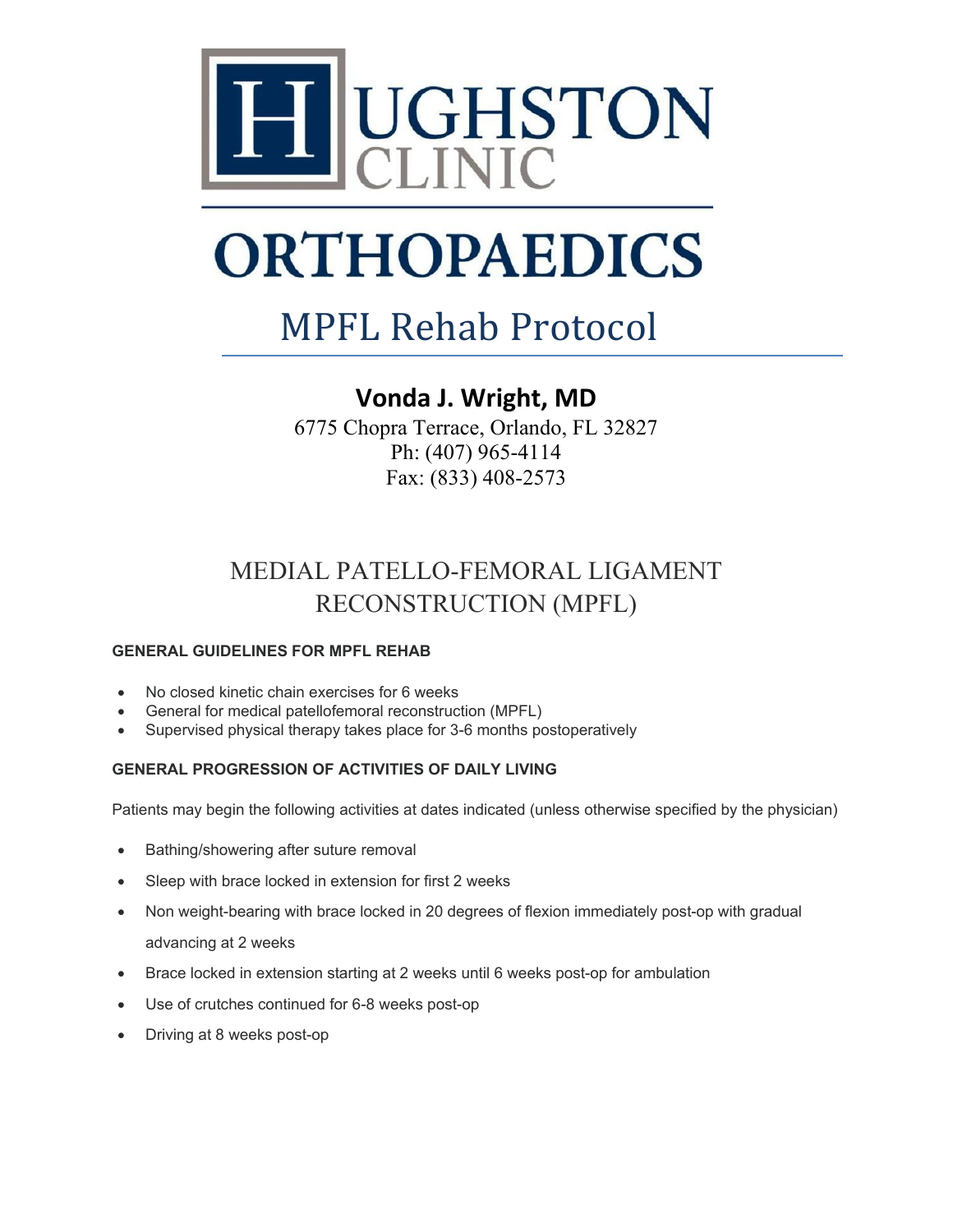

#### **PHYSICAL THERAPY ATTENDANCE**

The following is an approximate schedule for supervised physical therapy visits:

| Phase I (0-6 weeks):     | 1 visit/week      |
|--------------------------|-------------------|
| Phase II (6-8 weeks):    | 2-3 visits/week   |
| Phase III (2-4 months):  | 2-3 visits/week   |
| Phase IIII (4-6 months): | 1 visit/1-2 weeks |

#### **REHABILITATION PROGRESSION**

The following is a general guideline for progression of rehabilitation program following patellar realignment. Progression through each phase should take into consideration patient status (e.g. healing, function) and physician advisement. Please consult the attending physician if there is any uncertainty regarding advancement of a patient to the next phase of rehabilitation.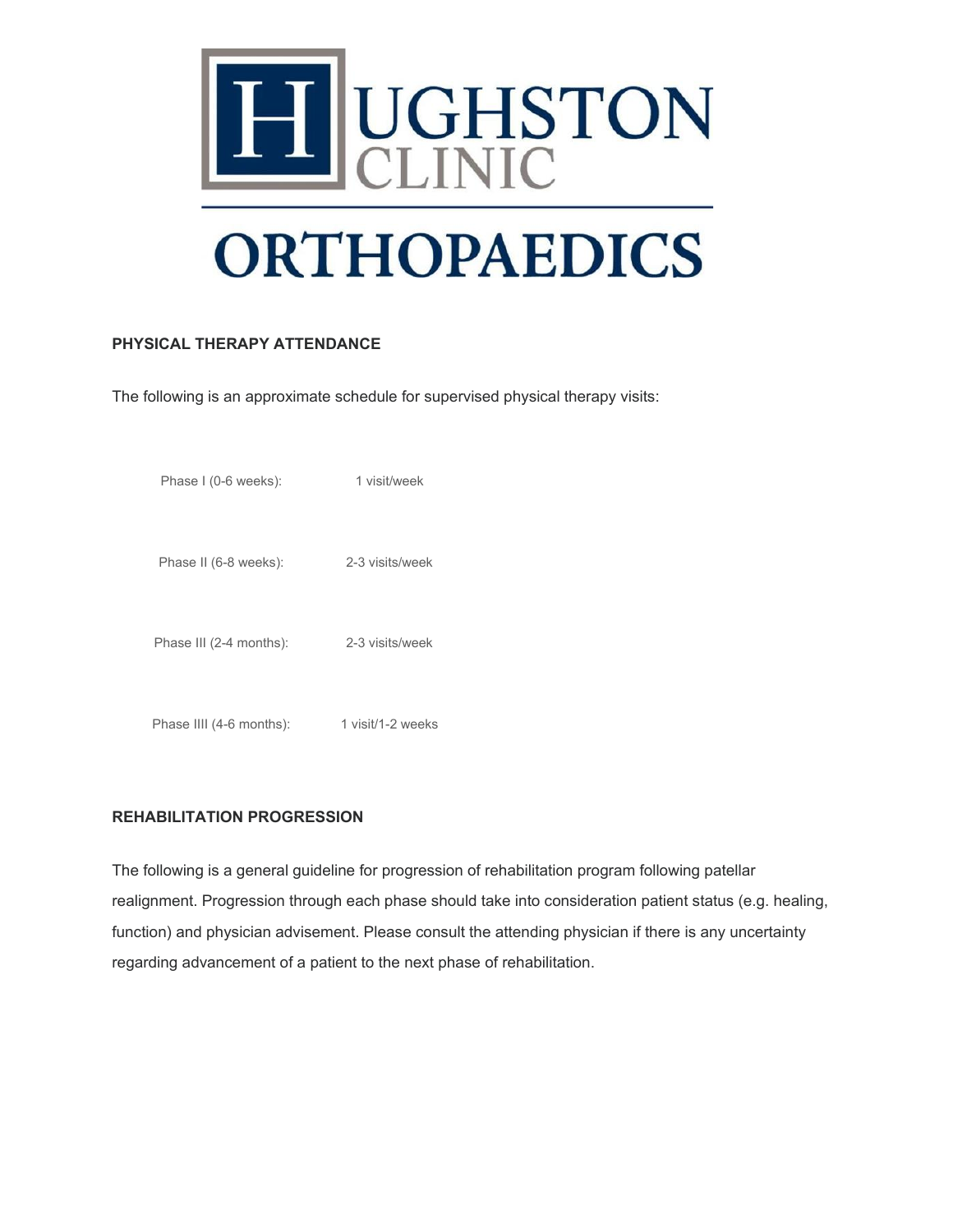

### PHASE I

Begins immediately post-op through approximately 6 weeks

#### **Goals:**

- Protect fixation and surrounding soft tissue
- Control inflammatory process
- Regain active quadriceps and VMO control
- Minimize the adverse effects of immobilization through CPM and heel slides in the allowed ROM
- Full knee extension
- Patient education regarding rehabilitation process

#### **ROM**

0-6 weeks: 0º to 90º of flexion

#### **Brace**

0-2 weeks: Locked in 20 degrees of flexion for first 2 weeks

2-4 weeks: Locked in full extension for ambulating with partial weight

bearing and sleeping. Unlock for all only therapeutic exercises and CPM use.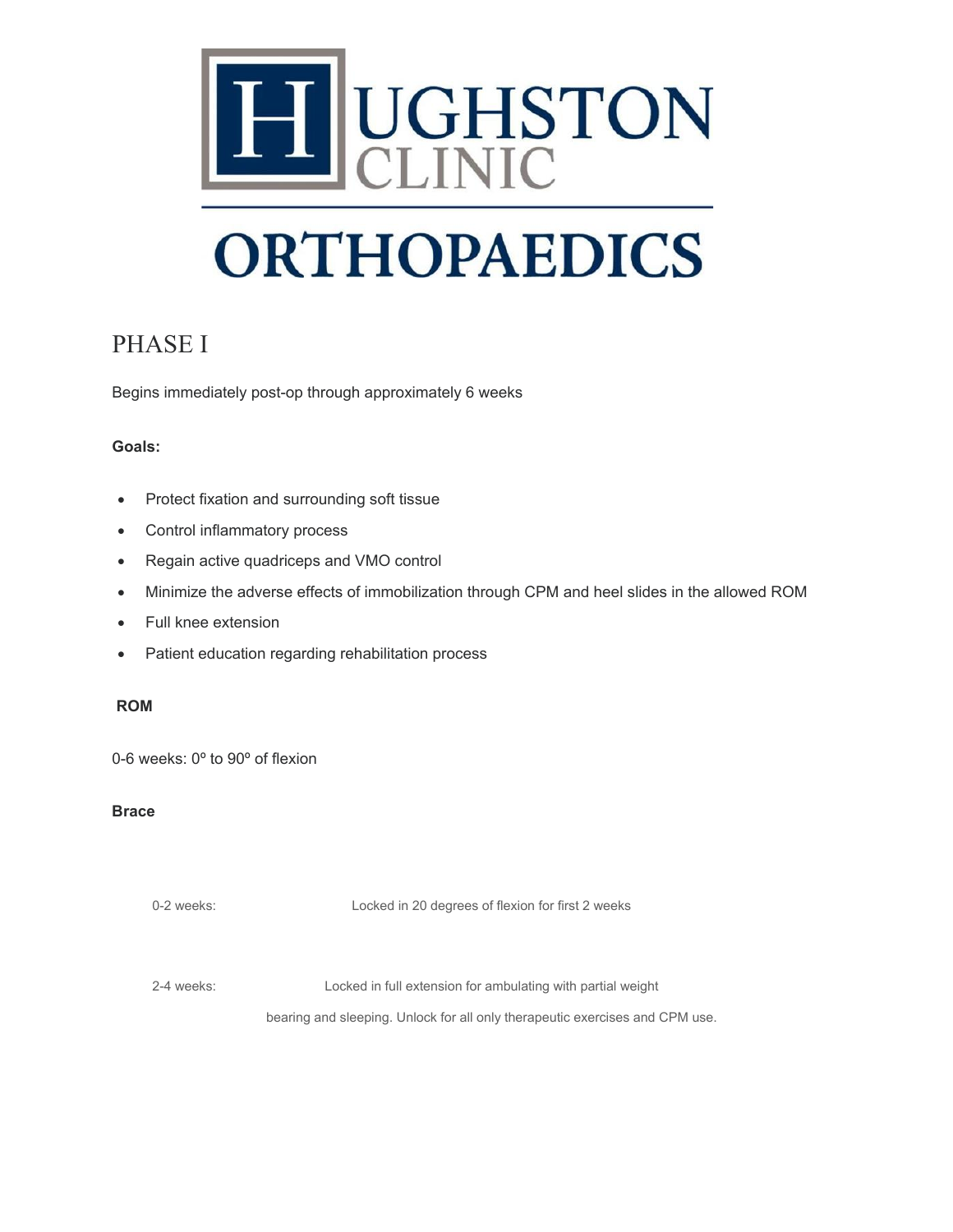

4-6 weeks: Unlock brace for sleeping. Continue with brace locked in

full extension for ambulation.

#### **Weight-Bearing Status:**

| $0-2$ weeks: | Non weight-bearing |
|--------------|--------------------|
| 2-4 weeks:   | Non weight-bearing |

4-6 weeks: Full weight bearing

**Therapeutic Exercises:**

- Quad sets and isometric adduction with biofeedback for VMO
- No NMES and MPFL for 6 weeks
- Heel slides from 0-90 starting at 2 weeks
- CPM for 2 hours, twice daily, start 0-60 advance to 90
- Non weight-bearing gastrocnemius /soles, hamstring stretches
- SLR in 4 planes with brace locked in full extension (can be performed in standing)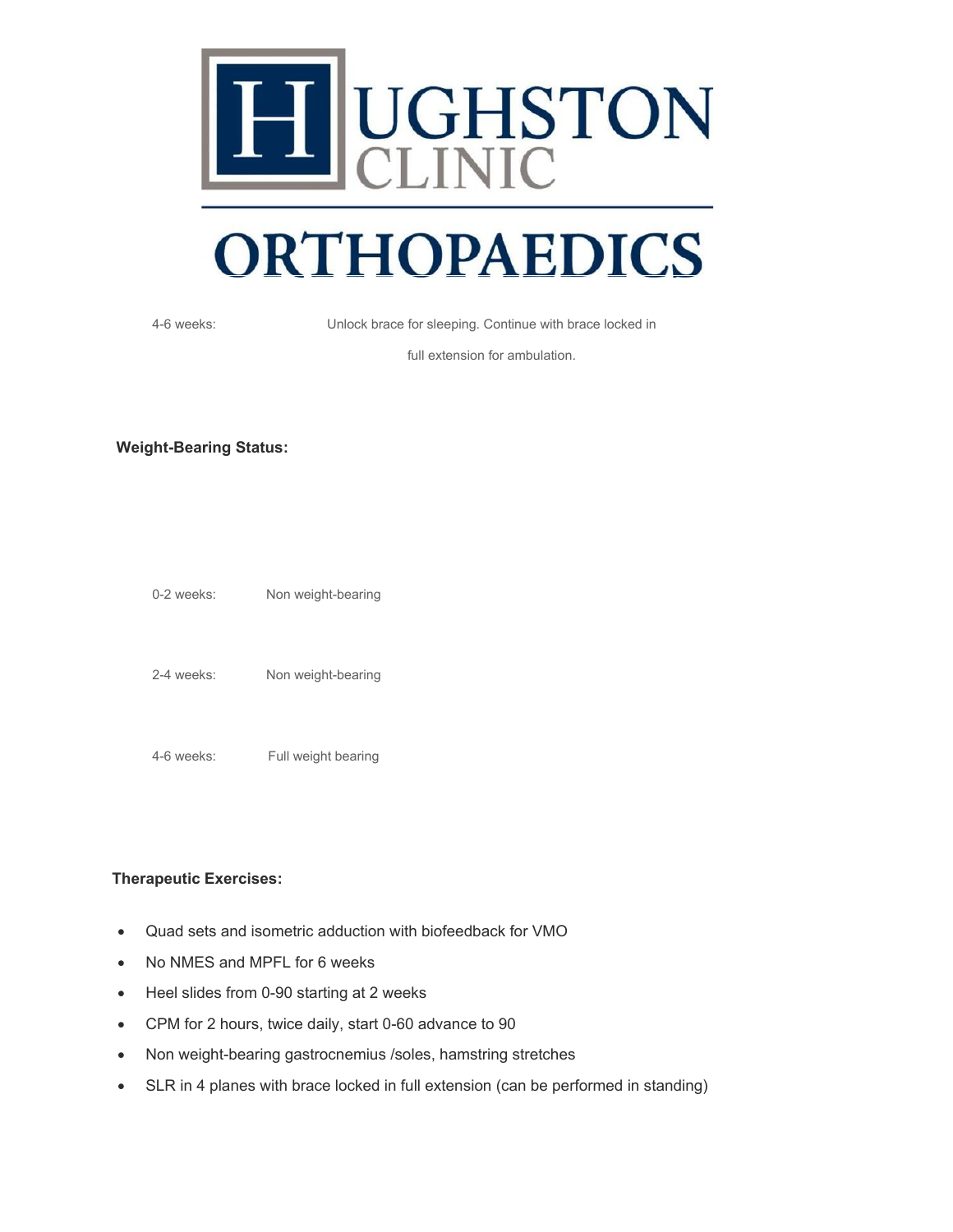

- Resisted ankle ROM with Theraband
- No patellar mobilization!
- Begin aquatic therapy at 3-4 weeks with emphasis on gait

### PHASE II

Begins approximately 6 weeks post-op and extends to approximately 8 weeks post-op

#### **Criteria for advancement to Phase II:**

- Good quad set
- Approximately 90º of flexion
- No signs of active

#### **Goals:**

- Increased range of flexion
- Avoid overstressing fixation
- Increase quadriceps and VMO control for restoration of proper patellar tracking

#### **Brace**

6-8 weeks: Discontinue use for sleeping.Unlock for ambulation as allowed by physician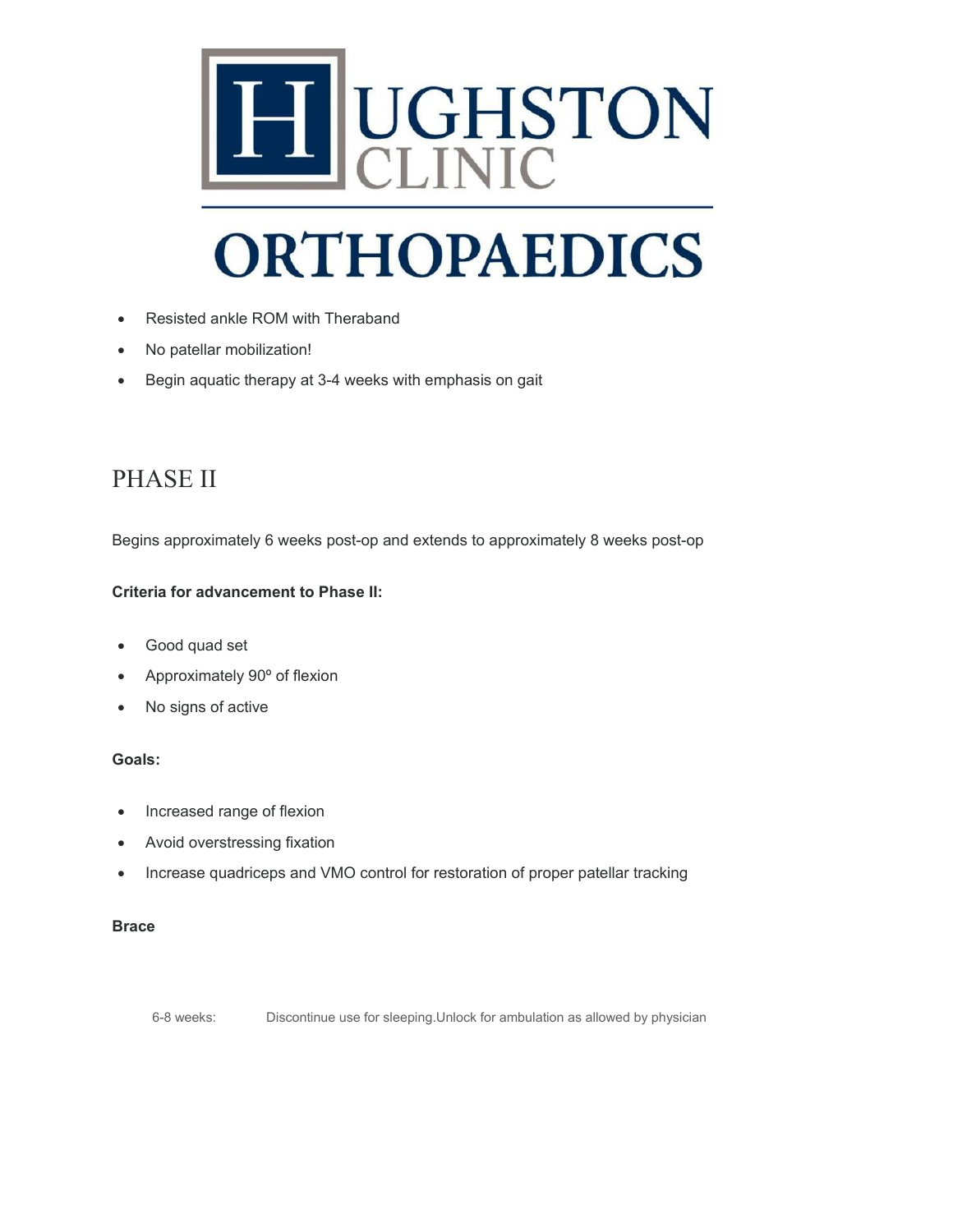

#### **Weight-Bearing Status:**

6-8 weeks: As tolerated with two crutches

#### **Therapeutic Exercises:**

- Continue exercises as noted above. Progress towards full flexion with heel slides
- Progress to weight bearing gastrocnemius / soles stretching
- Discontinue CPM if knee flexion is at least 90º
- Begin aquatic therapy, emphasis on normalization of gait
- Balance exercises (e.g. single-leg standing, KAT)
- Remove brace for SLR exercises
- Stationary bike, low resistance, high seat
- Short are quadriceps exercises in pain-free ranges (0-20, 60-90 of flexion), emphasize movement quality
- Wall slides progressing to mini-squats (0-45 of flexion)

### PHASE III

Begins approximately 8 weeks post-op and extends through approximately 4 months

#### **Criteria for advancement to Phase III:**

- Good quadriceps tone and no extension lag with SLR
- Non-antalgic gait pattern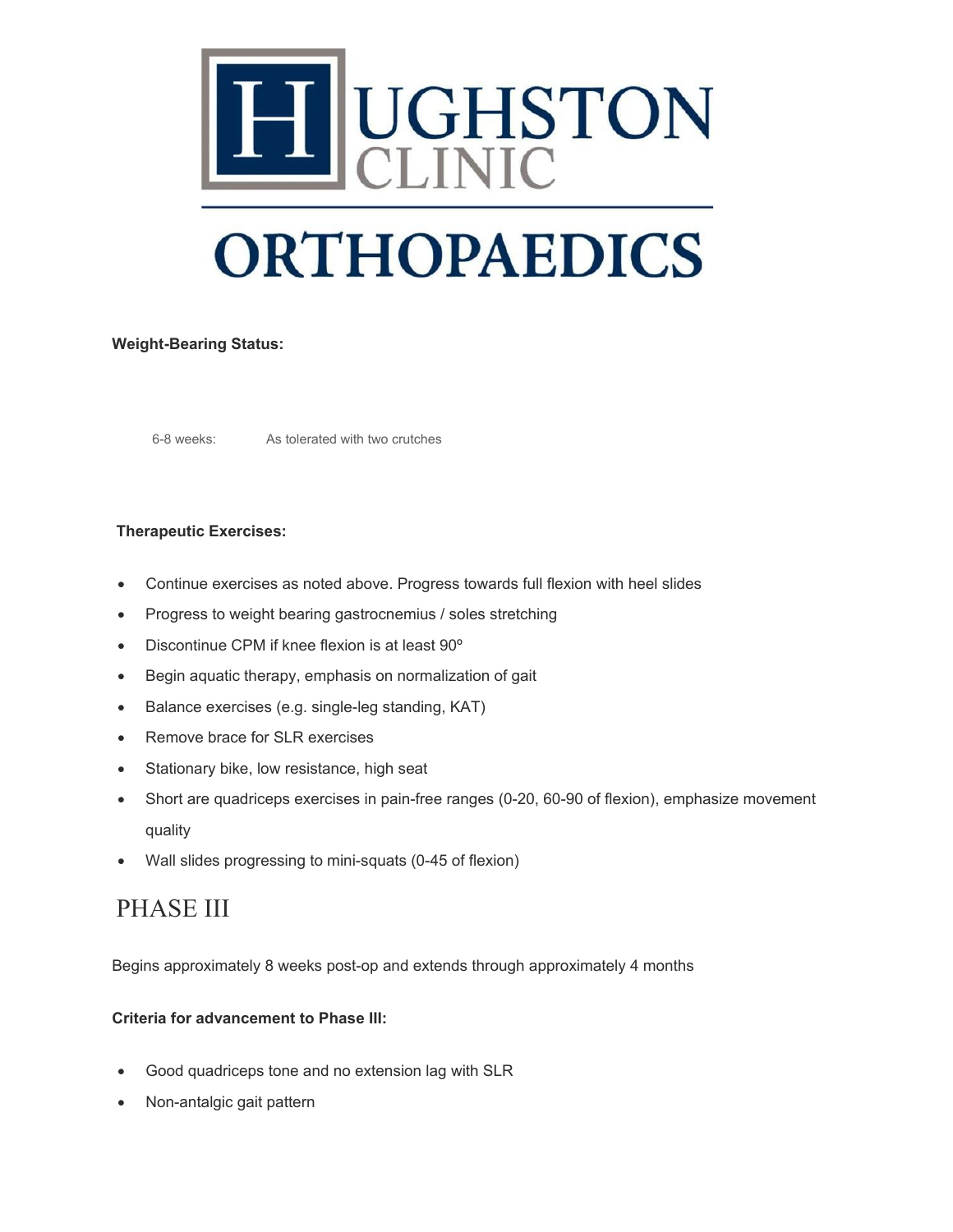

• Good dynamic patellar control with no evidence of lateral tracking or instability

#### **Weight-Bearing status:**

May discontinue use of crutches when the following criteria are met:

- No extension lag with SLR
- Full extension
- Non-antalgic gait pattern (may use one crutch or cane until gait is normalized)

#### **Therapeutic Exercises:**

- Step ups, begin at 2" and progress towards 8:
- Stationary bike, add moderate resistance
- 4-way hip for flexion, adduction, abduction, extension
- Leg-press 0-45 of flexion
- Closed kinetic chain terminal knee extension with resistive tubing or weight machine
- Swimming, Stairmaster for endurance
- Toe raises
- Hamstring curls
- Treadmill walking with emphasis on normalization of gait
- Continue proprioception exercises
- Continue flexibility exercises for gastroc/soles and hamstrings, add iliotibial band and quadriceps as indicated